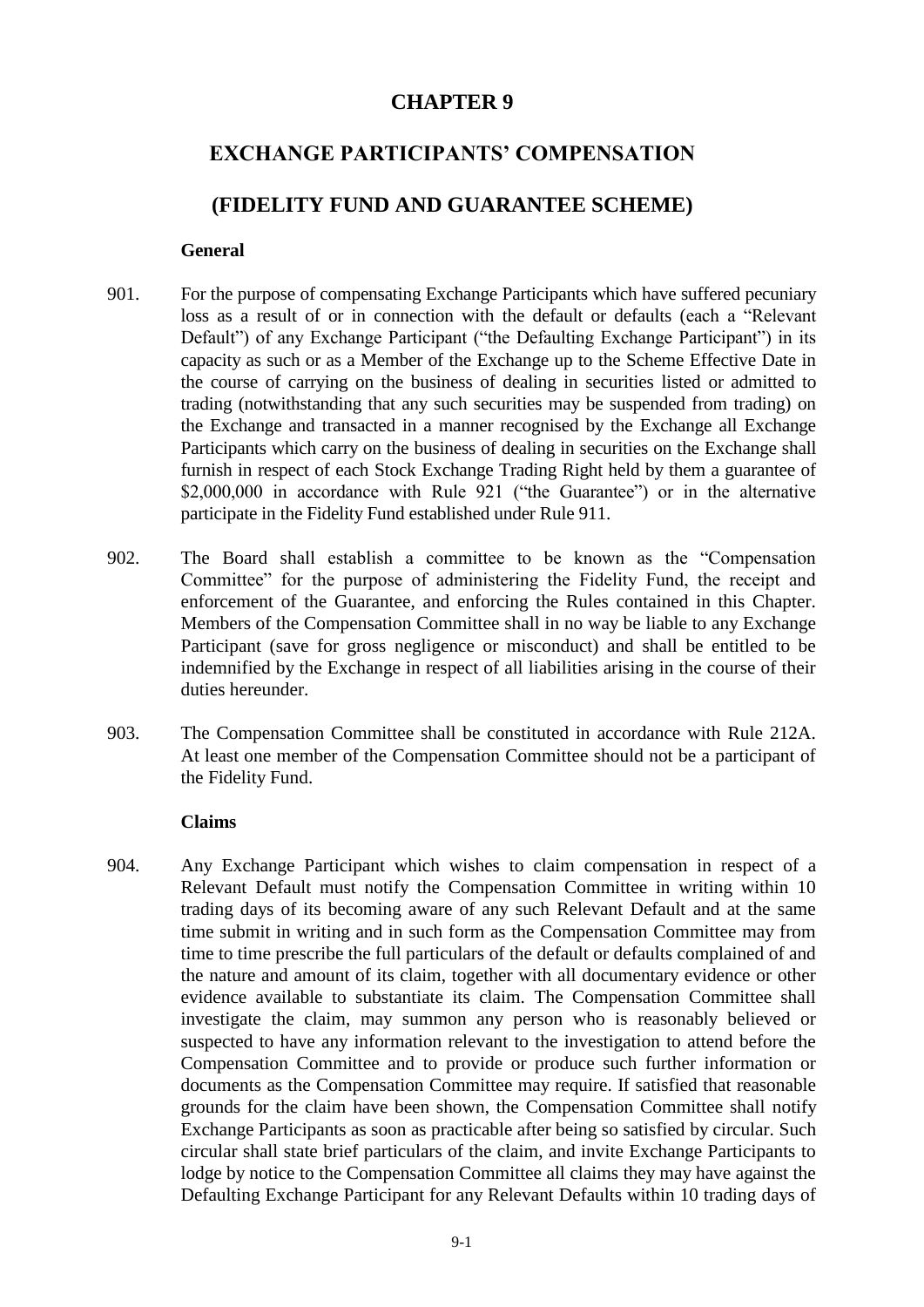the date of such circular. The Compensation Committee shall have an absolute discretion to refuse to entertain any claim lodged beyond this 10 trading day period.

- 905. An Exchange Participant which has lodged a notice of claim pursuant to these Rules shall provide forthwith to the Compensation Committee such further information or documents as the Compensation Committee may require. The Exchange Participant shall notify forthwith the Compensation Committee of any change in the status of the claim or in the information submitted by the Exchange Participant to the Compensation Committee.
- 906. Any determination, ruling or direction by the Compensation Committee shall be conclusive and binding on all Exchange Participants. The Compensation Committee may allow a claim in respect of interest, legal and other costs in its sole discretion.
- 907. The Compensation Committee shall process any claims as soon as practicable after receipt of a notice of claim lodged under Rule 904 above and shall as soon as practicable after all claims against a Defaulting Exchange Participant have been determined by it, notify the claimants whether their claims have been accepted, rejected or accepted in whole or in part, as the case may be.
- 908. A claim in respect of a Defaulting Exchange Participant which is a participant of the Fidelity Fund shall be deemed to be a claim against the Fidelity Fund and payment shall be met out of the Fidelity Fund. A claim in respect of a Defaulting Exchange Participant which is not a participant in the Fidelity Fund shall be deemed to be a claim against the Guarantee of the Defaulting Exchange Participant. If the Compensation Committee accepts any claims it shall effect payment out of the Fidelity Fund or by enforcing the Guarantee of the Defaulting Exchange Participant, as the case may be, and the appropriate parts of these Rules including those regarding payment and apportionment shall apply.
- 908A. Any Exchange Participant which suffers a pecuniary loss as a result of or in connection with the default of any Exchange Participant, shall not be entitled to compensation under the Guarantee or the Fidelity Fund, if such loss arises out of a default relating to securities borrowing and lending transaction effected pursuant to the Regulations in the Sixth Schedule of these Rules or the CCASS Rules (as the case may be).
- 908B. Any Exchange Participant which suffers a pecuniary loss as a result of or in connection with the default of any Exchange Participant, shall not be entitled to compensation under the Guarantee or the Fidelity Fund, if such loss arises out of a default relating to a transaction settled under the CNS System.
- 908C. Any Exchange Participant which suffers a pecuniary loss as a result of a default of any Options Trading Exchange Participant, shall not be entitled to compensation under the Guarantee or the Fidelity Fund, if such loss arises out of a default directly relating to that Options Trading Exchange Participant's Exchange Traded Options Business.
- 909. Payments under these Rules in satisfaction of claims shall be subject to the availability of funds or realisable assets in the Fidelity Fund or realisable assets of the Defaulting Exchange Participant under its Guarantee, as the case may be, but provided that the aggregate amount payable to all successful claimants in respect of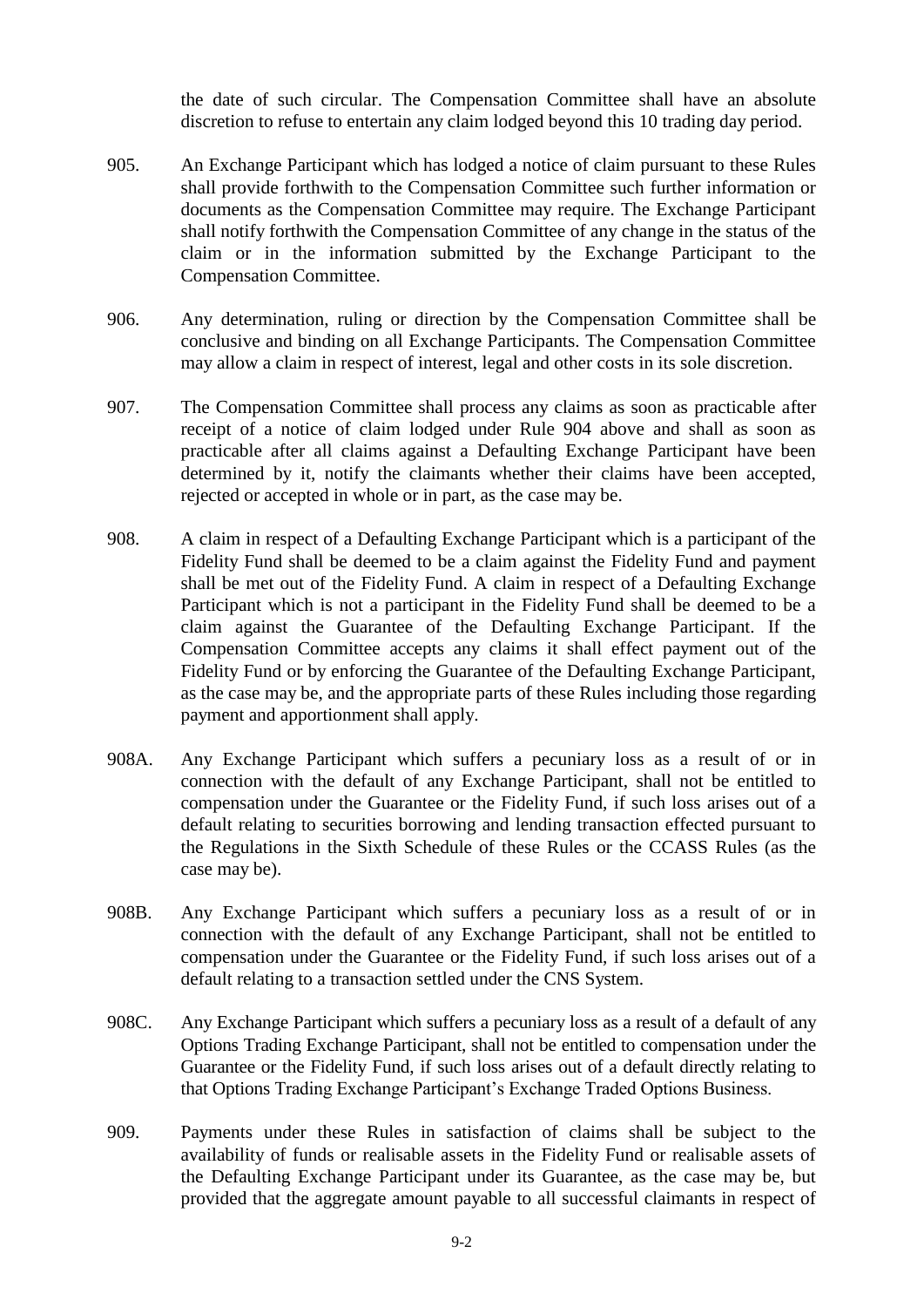all the defaults of any one Defaulting Exchange Participant shall not exceed \$2,000,000.

- 910. In the event that the sum of \$2,000,000 (or, if the funds comprising the Fidelity Fund or realisable under the Defaulting Exchange Participant's Guarantee are less than \$2,000,000, then the available funds) is insufficient to compensate the loss of the claimant or claimants, the said sum of \$2,000,000 (or, if less, the available funds) shall be apportioned by the Compensation Committee amongst the claimants in such manner as the Compensation Committee thinks equitable.
- 910A. Upon any Exchange Participant ceasing to carry on the business of dealing in securities or ceasing to be an Exchange Participant, the Compensation Committee shall issue a circular to Exchange Participants advising Exchange Participants of the fact and inviting Exchange Participants to lodge claims they may have against such Exchange Participant within a period of time not less than 10 trading days from the date of the circular. The Compensation Committee shall have an absolute discretion to refuse to entertain any claim lodged beyond this 10 trading day period.

## **Fidelity Fund**

- 911. A fund shall be established by the Exchange to be known as the "Fidelity Fund" for the purpose of compensating Exchange Participants which have suffered pecuniary loss as a result of or in connection with any Relevant Default(s) of any Exchange Participant which is a participant of the Fidelity Fund.
- 912. Any Exchange Participant which is desirous of participating in the Fidelity Fund shall deposit with the Compensation Committee a sum of \$50,000 at the time of submitting an application to participate in the Fidelity Fund which application shall be in such form as the Compensation Committee may from time to time prescribe. For the avoidance of doubt, participation in the Fund is voluntary, subject to the requirement that an Exchange Participant which is not a participant of the Fidelity Fund shall furnish a Guarantee in accordance with Rule 921.
- 912A. Any Exchange Participant which was a participant in the Fidelity Fund immediately prior to the Scheme Effective Date shall be deemed to have made the required deposit under Rule 912.
- 913. Upon any payment being made out of the Fidelity Fund in respect of any claim under these Rules the Fidelity Fund shall be subrogated to the extent of that payment to all the rights and remedies of the Exchange Participant receiving the payment in relation to the loss sustained by that Exchange Participant by reason of the default or defaults on which the claim was based and the Compensation Committee may require that Exchange Participant to execute such deed of assignment or other documents in favour of such person or persons as the Committee may stipulate. Without prejudice to the foregoing the Defaulting Exchange Participant shall pay to the Fidelity Fund all sums or amounts which are paid or payable out of the Fidelity Fund in respect of any Relevant Default and all incidental legal and other expenses.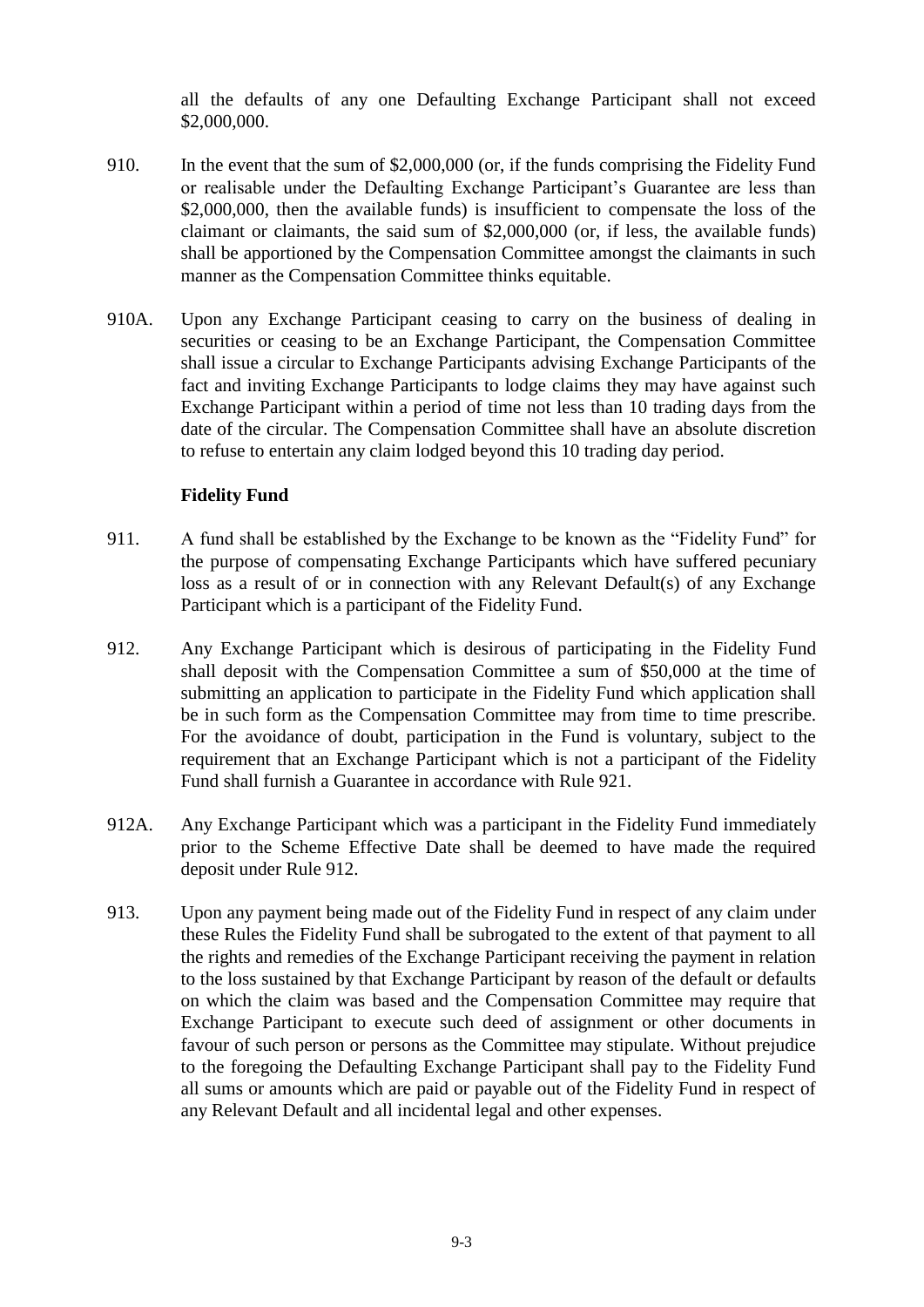- 914. The Compensation Committee shall prepare and arrange for audit of annual accounts in respect of the Fidelity Fund which shall be delivered to all Exchange Participants which participate in the Fidelity Fund.
- 915. The Fidelity Fund may be dissolved if so resolved by a three-quarters majority of Exchange Participants which are participants in the Fidelity Fund (or, if the amount for the time being standing to the credit of the Fidelity Fund shall fall below \$2,000,000, by a simple majority) present and voting at a meeting of such Exchange Participants, at which 10 participating Exchange Participants shall constitute a quorum. Such meeting may be convened by the Compensation Committee or by not less than 10% in number of the participating Exchange Participants by not less than 21 days' notice in writing. The accidental omission to give such notice to any such Exchange Participant shall not invalidate any business transacted at such meeting. No payment under Rule 916 or Rule 917 shall be made at any time after a notice convening a meeting to consider a resolution to dissolve the Fidelity Fund has been despatched unless at such meeting or at any adjournment thereof such resolution has been defeated and no dissolution of the Fidelity Fund shall take effect until and unless all participating Exchange Participants thereof shall have provided Guarantees as set out in Rule 921.
- 916. Any Exchange Participant which has not ceased and is not intending to cease carrying on its business of dealing in securities and which has not committed any Relevant Defaults may apply to withdraw from the Fidelity Fund by notice to the Compensation Committee and furnishing a Guarantee pursuant to Rule 921. Such withdrawal shall be subject to the prior written approval of the Compensation Committee and, if so approved, the retiring Exchange Participant shall be entitled to a refund from the Fidelity Fund of an amount being the lesser of firstly the amount of \$50,000 and secondly the sum attributable to the retiring Exchange Participant calculated by dividing the amount comprising the Fidelity Fund at the time (less such provisions as the Compensation Committee may for the time being set aside against liabilities or unrecoverable amounts or doubtful debts, actual or contingent) by the number of participating Exchange Participants of the Fidelity Fund (including the retiring Exchange Participant).
- 917. Upon any Exchange Participant ceasing to carry on the business of dealing in securities or ceasing to be an Exchange Participant, the Exchange Participant itself, its liquidator or (in the case of an Individual Exchange Participant) his personal representatives, successors and assigns or trustees in bankruptcy shall be entitled to withdraw from the Fidelity Fund subject to Rule 910A and provided that the Compensation Committee is satisfied that such Exchange Participant has no outstanding liabilities (actual or contingent) in respect of a Relevant Default. A refund calculated under Rule 916 shall be made after the expiration of 3 months from the date of cessation. The cessation of business of dealing in securities of an Exchange Participant shall be notified to the Compensation Committee by the Exchange. The Exchange Participant shall not be liable to replenish under Rule 918 for any claims lodged in respect of other participating Exchange Participants, the first notice of which is received subsequent to its date of cessation of business of dealing in securities.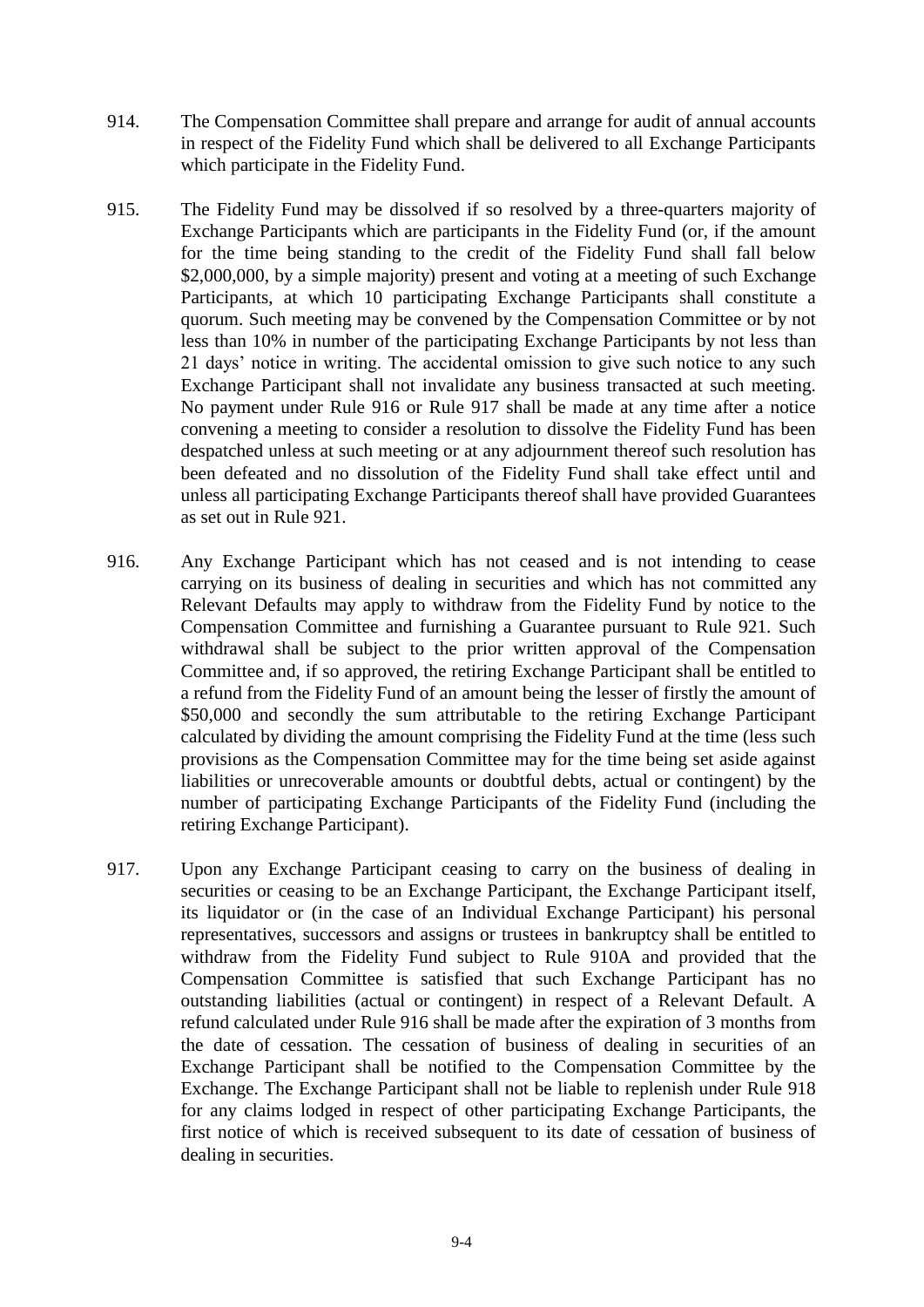- 918. Upon any payment out of the Fidelity Fund under these Rules in order to satisfy any claim, all Exchange Participants participating in the Fidelity Fund as at the day when the first notice of such claim was received by the Compensation Committee shall replenish the Fund by depositing with the Compensation Committee a sum (unless reduced under Rule 918A) equivalent to the amount of the payment divided by the number of such Exchange Participants, and all Exchange Participants which are participants of the Fidelity Fund shall be liable to meet all such calls to replenish whenever made.
- 918A. The Compensation Committee shall have absolute discretion to reduce the sum to be replenished by Exchange Participants under Rule 918 by deducing all or part of any interest received by or accrued to the Fidelity Fund.
- 918B. The Compensation Committee may at any time repay such amounts as it may think fit from the Fidelity Fund equally to all Exchange Participants which are participants in the Fidelity Fund, by reference to the number of months of participation in the Fidelity Fund of each participant in any period as the Compensation Committee may determine and based on such criteria as it deems equitable, provided that no such payment shall reduce the size of the Fidelity Fund below an amount equivalent to \$50,000 per participant.
- 919. The Compensation Committee shall be entitled to manage and invest and administer the Fidelity Fund in such manner as it shall in its absolute discretion think fit (including the power to evaluate any assets to determine the amount comprising the Fidelity Fund) and the Compensation Committee, the Exchange and a recognized exchange controller which is the controller of the Exchange shall not be liable for any losses of the Fidelity Fund and shall be entitled to be indemnified out of the Fidelity Fund for any liabilities incurred in relation thereto. Without limiting the generality of the foregoing, the Compensation Committee may use a part or the whole of the Fidelity Fund to take out and pay for any policies of insurance to cover any claims against the Fidelity Fund.
- 920. The Compensation Committee may from time to time issue circulars to Exchange Participants which are participants of the Fidelity Fund and any instructions, requirements or directions stated in such circulars shall be observed or complied with by such Exchange Participants and shall be conclusive and binding on all such Exchange Participants. Without prejudice to any disciplinary powers conferred by these Rules, any Exchange Participant which is in default of any Rules or requirements or calls issued under these Rules shall be liable to be expelled by the Compensation Committee from participating in the Fidelity Fund and in such event it shall furnish a Guarantee pursuant to Rule 921 and all amounts (if any) standing to its credit in the Fidelity Fund shall in the meantime be held in a suspense account.

### **Guarantee**

921. Any Exchange Participant which is not a participant of the Fidelity Fund shall provide and maintain a Guarantee by way of security for any Relevant Defaults committed by it. This Guarantee shall be in a form acceptable to the Compensation Committee and shall be for such amounts as the Committee may from time to time require but shall not in any event be for a sum less than \$2,000,000. The